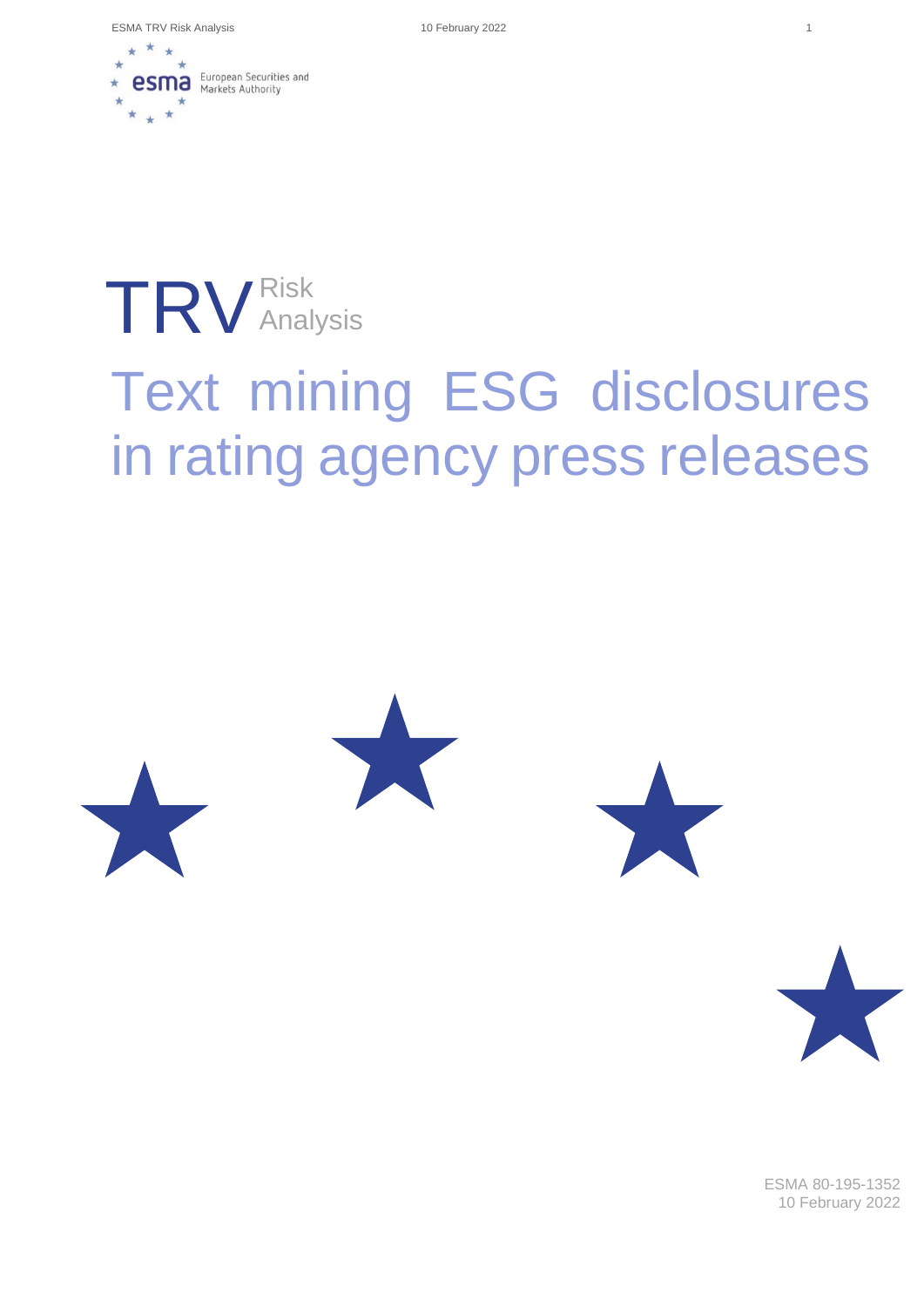The charts and analyses in this article are, fully or in part, based on data not proprietary to ESMA, including from commercial data providers and public authorities. ESMA uses these data in good faith and does not take responsibility for their accuracy or completeness. ESMA is committed to constantly improving its data sources and reserves the right to alter data sources at any time. The third-party data used in this publication may be subject to provider-specific disclaimers, especially regarding their ownership, their reuse by non-customers and, in particular, their accuracy, completeness or timeliness, and the provider's liability related thereto. For more details on these disclaimers, please consult the websites of the individual data providers whose names are given throughout this report. Where third-party data are used to create a chart or table or to undertake an analysis, the third party is identified and credited as the source. In each case, ESMA is cited by default as a source, reflecting any data management or cleaning, processing, matching, analytical, editorial or other adjustments to raw data undertaken.

ISBN 978-92-95202-52-8, DOI 10.2856/613372, ISSN 2599-8749, EK-AC-21-003-EN-N European Securities and Markets Authority (ESMA) Risk Analysis and Economics Department 201–203 Rue de Bercy 75012 Paris FRANCE [risk.analysis@esma.europa.eu](mailto:risk.analysis@esma.europa.eu)

<sup>©</sup> European Securities and Markets Authority, Paris, 2022. All rights reserved. Brief excerpts may be reproduced or translated provided the source is cited adequately. Legal reference for this Report: Regulation (EU) No. 1095/2010 of the European Parliament and of the Council of 24 November 2010 establishing a European Supervisory Authority (European Securities and Markets Authority), amending Decision No 716/2009/EC and repealing Commission Decision 2009/77/EC, Article 32 'Assessment of market developments, including stress tests', '1. The Authority shall monitor and assess market developments in the area of its competence and, where necessary, inform the European Supervisory Authority (European Banking Authority), and the European Supervisory Authority (European Insurance and Occupational Pensions Authority), the European Systemic Risk Board, and the European Parliament, the Council and the Commission about the relevant micro-prudential trends, potential risks and vulnerabilities. The Authority shall include in its assessments an analysis of the markets in which financial market participants operate and an assessment of the impact of potential market developments on such financial market participants.' The information contained in this publication, including text, charts and data, exclusively serves analytical purposes. It does not provide forecasts or investment advice, nor does it prejudice, preclude or influence in any way past, existing or future regulatory or supervisory obligations by market participants.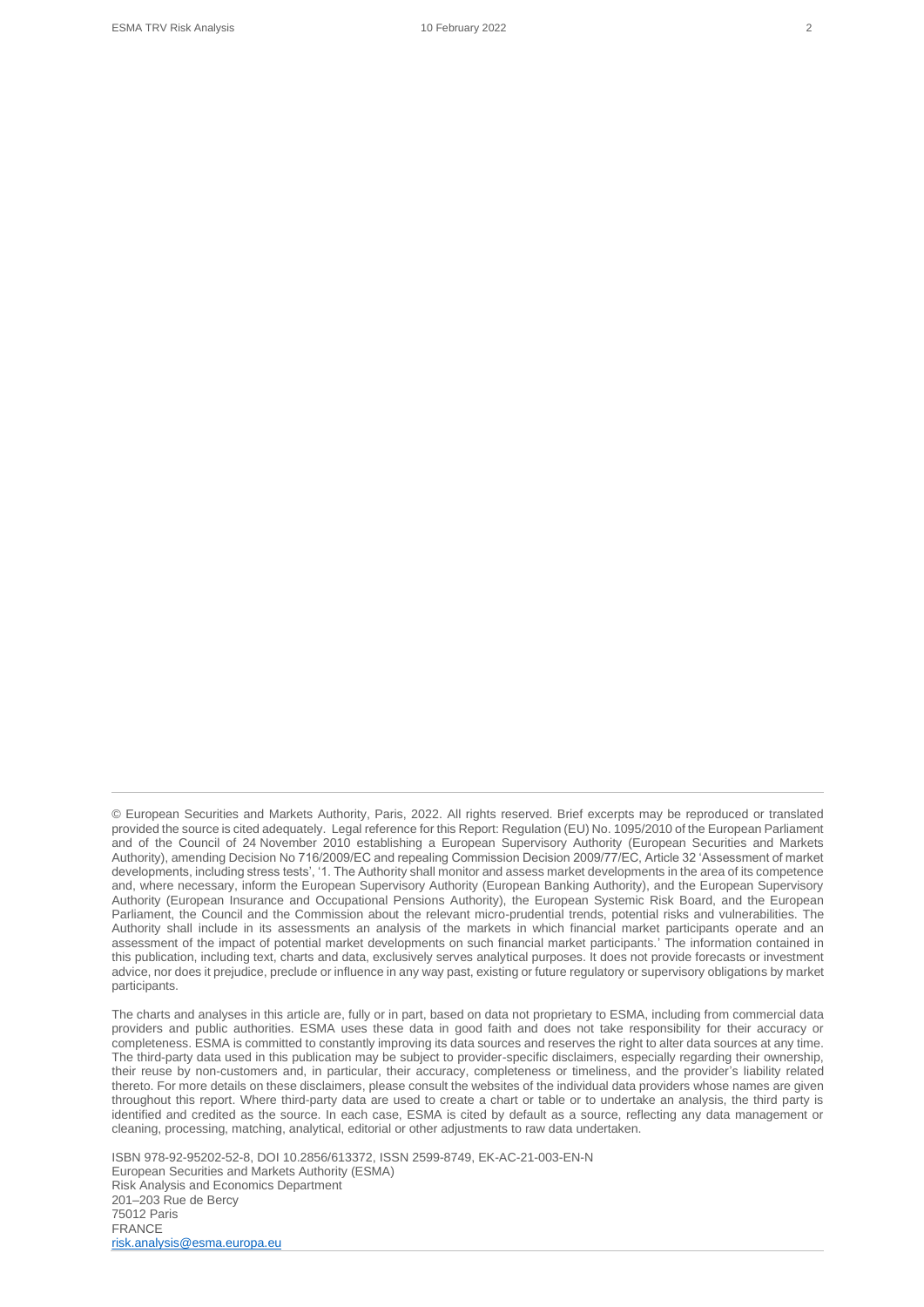## Text mining ESG disclosures in rating agency press releases

Contact: [adrien.amzallag@esma.europa.eu](mailto:adrien.amzallag@esma.europa.eu)1

## **Summary**

Investor interest in sustainable finance has grown exponentially in recent years. With this in mind, some credit rating agencies (CRAs) have sought to become more transparent as to how environmental, social, and governance (ESG) factors are integrated into their credit ratings. To ensure a consistent level of transparency for investors on ESG issues, on 30 March 2020 ESMA began to apply Guidelines for how and when CRAs' considerations of ESG factors are disclosed in credit rating press releases. This article assesses the implementation of these Guidelines, as also envisaged in the European Commission's Renewed Sustainable Finance Strategy. We apply natural language processing techniques to a unique dataset of over 64,000 CRA press releases published between 1 January 2019 and 30 December 2020. We find that the overall level of ESG disclosures in CRAs' press releases has increased since the introduction of the Guidelines. However, there is clearly room for further improvement: the level of ESG disclosures differs significantly across both CRAs and ESG factors (especially environmental topics). Moreover, we observe divergences in CRAs' disclosures even for rated entities that are highly exposed to ESG factors, relative to their sector peers.

## Introduction<sup>2</sup>

#### Growing investor interest in ESG factors

The growth of sustainable investing has been one of the major trends in financial markets in recent years. In just the first half of 2021, EU sustainable fund assets increased by 20%, to EUR 1.5 tn, marking the 39th consecutive month of net inflows for these funds.<sup>3</sup> This trend reflects the increasing appetite of investors and professional market participants to incorporate environmental, social and governance (ESG) factors into their decision making.

Investors such as portfolio managers utilise a wide range of data sources and tools to support their decision-making. These include credit

ratings, which provide an assessment of the credit risk of financial and non-financial issuers and their instruments. With this in mind, credit rating agencies (CRAs) have sought to meet the soaring investor interest in ESG factors by becoming more transparent as to how these factors are integrated into their credit ratings (ESMA, 2018).

#### CRA disclosure inconsistencies and ESMA's CRA ESG Guidelines

Credit ratings, and the agencies that issue those ratings, are subject to the Credit Rating Agencies Regulation (CRAR).<sup>4</sup> The CRAR includes a number of requirements relating to the disclosure and presentation of credit ratings. Their purpose is to enable investors to understand the key drivers and assumptions for the credit rating, any limitations underpinning the credit rating and

<sup>1</sup> This article was written by Adrien Amzallag, Marco Levi, and Michalis Vasios. The authors thank Claudia Guagliano, Steffen Kern, Elisabeth van Laere and Julien Mazzacurati for helpful comments and suggestions. All remaining errors are our own.

 $2$  A near-final draft of this article was shared with all ESMA-supervised CRAs included in the data sample for a check of any factual errors or inconsistencies*.*

<sup>&</sup>lt;sup>3</sup> This estimation concerns funds identified using Morningstar's definition of "Sustainable Investment". See ESMA (2021), *[Report on Trends, Risks and Vulnerabilities, No. 2.](https://www.esma.europa.eu/sites/default/files/library/esma50-165-1842_trv2-2021.pdf)*

<sup>4</sup> *[Regulation \(EC\) No 1060/2009 of the European Parliament and of the Council of 16 September 2009 on credit rating](https://eur-lex.europa.eu/legal-content/EN/TXT/?uri=CELEX%3A02009R1060-20190101)  [agencies.](https://eur-lex.europa.eu/legal-content/EN/TXT/?uri=CELEX%3A02009R1060-20190101)*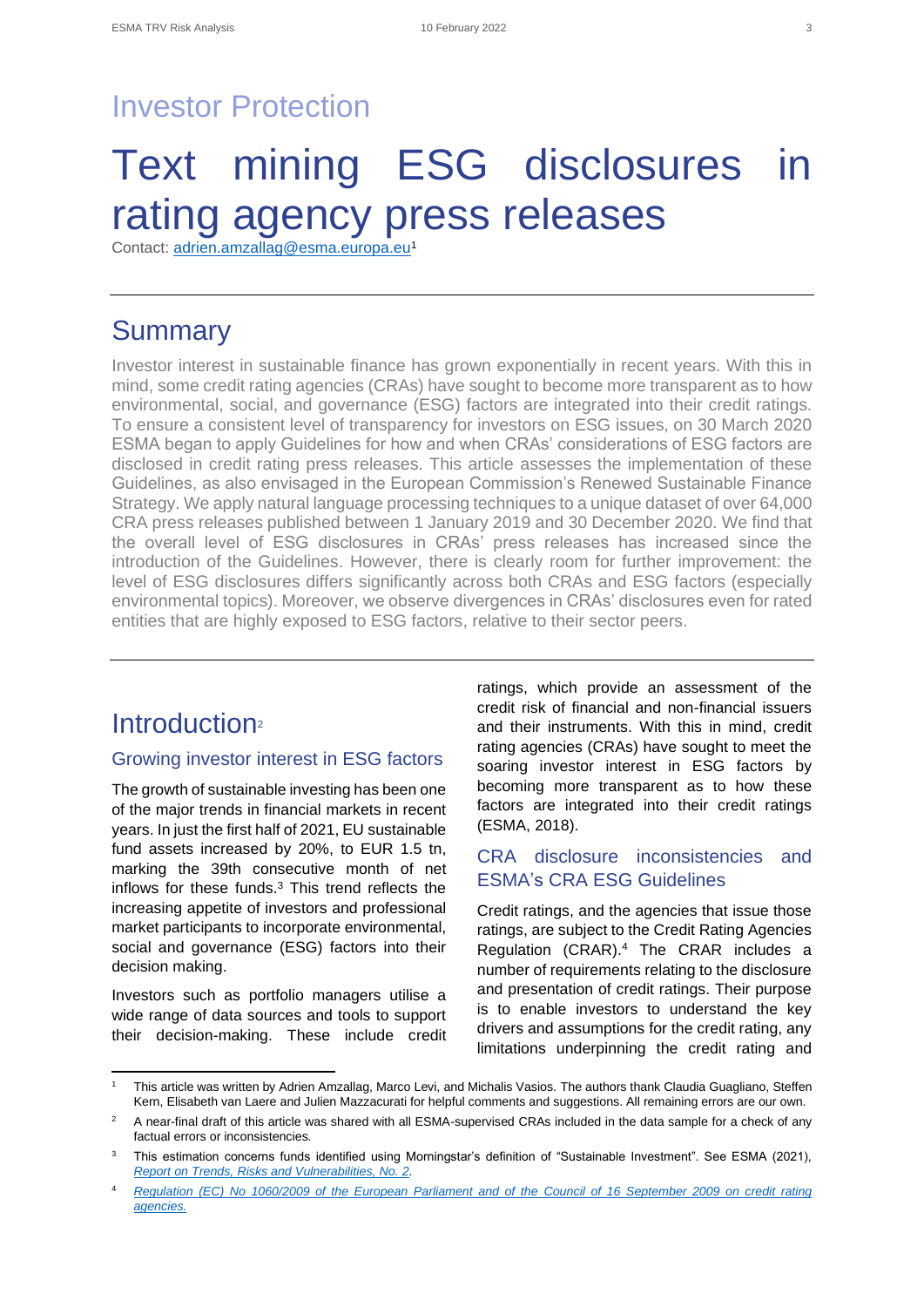With these inconsistencies in mind, in July 2019 ESMA issued Guidelines that seek to improve the quality and consistency of the information disclosed in credit rating press releases (ESMA 2019). Given the increased focus on ESG factors within investment decisions, an additional goal of these guidelines is to ensure greater transparency around the consideration of ESG factors, where they are material to a credit rating action.

In particular, the Guidelines indicate that, where ESG factors have been key drivers behind a change to the credit rating or rating outlook, CRAs are expected to:

- identify the relevant factors;
- elaborate on their materiality; and
- include a reference to where an explanation of how ESG factors are considered as part of the credit rating process can be found (e.g. a reference to their credit rating methodologies).

The Guidelines began to apply on 30 March 2020.

#### Wider context and the EU's Strategy for a Sustainable Economy

The Guidelines on ESG disclosures help support ESMA's investor protection mandate. The Guidelines seek to balance, on one hand, the scope and legal basis of the CRAR<sup>5</sup> and, on the other hand, the heightened interest among EU policymakers and the investment community in greater visibility and transparency on ESG considerations in credit ratings. <sup>6</sup> As such, the ESMA Guidelines focused on improving how CRAs' considerations relating to ESG factors are disclosed when such factors are a key underlying element of a credit rating action. However, the Guidelines neither mandate nor recommend that ESG factors be considered by CRAs in their creditworthiness assessments.

Elsewhere, in its July 2021 Strategy for Financing the Transition to a Sustainable Economy<sup>7</sup> , the European Commission, noted that "*stakeholders continue to express concerns around the lack of transparency on how credit rating agencies incorporate sustainability factors in their methodologies …*" Moreover, the Commission noted that ESMA would further assess the implementation of the Guidelines. The Commission also indicated that, subject to ESMA's assessment, it would take action to improve transparency and ensure the inclusion of relevant ESG factors in credit ratings and credit outlooks, while ensuring methodological transparency.

#### Assessing the Guidelines' effectiveness

This article presents evidence gathered by ESMA as part of its assessment of the implementation of the Guidelines. Its objectives are threefold. First, to evaluate the extent of ESG disclosures in credit rating press releases in the period immediately preceding and following the introduction of the Guidelines. Second, to compare the ESG disclosures of different CRAs. Third, to assess the Guidelines' effectiveness in improving overall transparency for investors and the wider public.

The article applies natural language processing (NLP) techniques to a large set of credit rating press releases and reports provided to ESMA by CRAs, as required under the CRAR.<sup>8</sup> We examine 64 254 unique press releases and reports published by a representative sample of EU CRAs from 1 January 2019 to 31 December 2020. The sample of CRAs includes the three largest and three small and medium-sized CRAs, whose combined rating activity accounts for over 90% of the total rating activity of EU-registered CRAs in this period.

This article aims to contribute to the field of natural language processing that is applied to financial document analysis. For example, Loughran and McDonald (2011), Bodnaruk, Loughran and McDonald (2015), and Hoberg and Maksimovic (2015) develop automated text-

<sup>6</sup> [COM\(2018\)](https://eur-lex.europa.eu/legal-content/EN/TXT/HTML/?uri=CELEX:52018DC0097&from=EN) 97 final. See Section 3.1 in particular.

As an illustration of the legal basis that ESMA must respect, Article 23 of the CRAR prevents ESMA, the European Commission or any public EU or Member State authority from interfering with the content of credit ratings or methodologies.

<sup>&</sup>lt;sup>7</sup> [COM\(2021\)](https://eur-lex.europa.eu/legal-content/EN/ALL/?uri=COM:2021:390:FIN) 390 final. See Section III in particular.

<sup>&</sup>lt;sup>8</sup> Press releases or reports are the main documents published by the CRAs when announcing a credit rating. These documents should contain, among other elements, the key elements underlying the credit rating action, the principal methodology used in determining the rating, a sensitivity analysis and the date of the first release of the rating.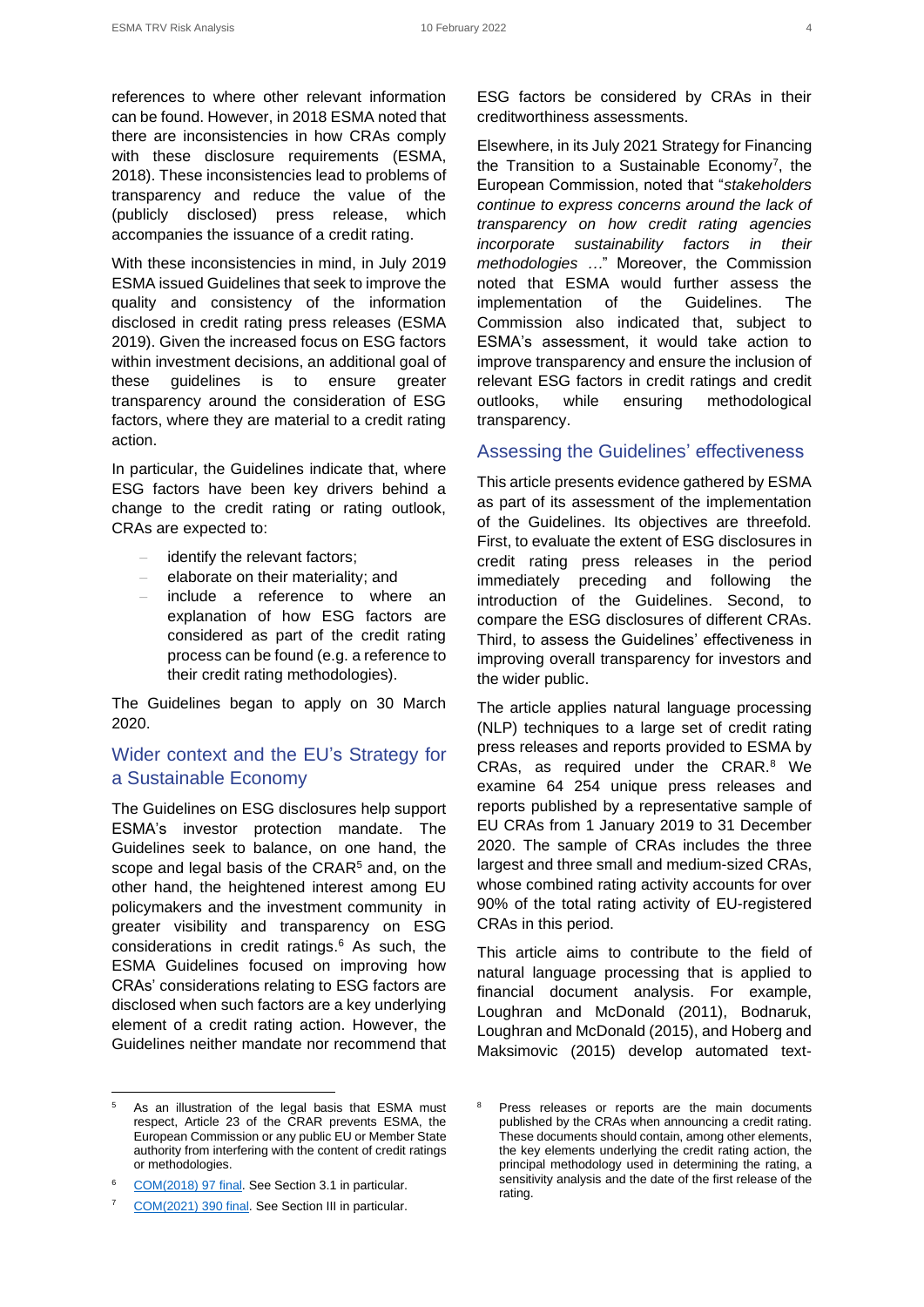mining algorithms to measure the tone in annual company financial disclosures. Bodnaruk et al. (2015) show that the tone of financial text captures subtle signs that the company will face greater future financial constraints. In terms of ESG considerations, Loughran, McDonald and Yun (2009), Verbeeten, Gamerschlag and Möller (2016), and Baier, Berninger and Kiesel (2020) all use natural language processing to identify ESGrelated terms in financial documents, such as annual reports and corporate social responsibility disclosures.

These papers demonstrate that the choice of words in financial documents can convey important information to investors, including ESG-related investment considerations. These findings also help motivate the specific impact assessment framework presented in this article.

The main contributions of our article to the existing literature are twofold. First, we create a text-mining ESG algorithm tailored to credit ratings disclosures. Second, we apply this algorithm toward assessing the implementation of EU regulation in the area of CRAs. In this way, our analysis seeks to contribute to ESMA's work to promote investor protection and in this instance its supervisory activities.

The next section introduces the dataset and methodology used for conducting this assessment. Subsequent sections present noteworthy results on the Guidelines' implementation, including benchmarking CRAs' relative intensity of ESG disclosures against other ESG metrics. The final section discusses lessons learned from this type of analysis, policy implications, and research extensions.

## Dataset and methodology

#### Assembling over 64,000 press releases

The analysis in this article relies primarily on information contained in the European Rating Platform (ERP), which by law has been collecting information on credit ratings on all outstanding instruments and issuers since 1 July 2015.<sup>9</sup> The ERP dataset includes information on every rating action taken by EU-registered and certified CRAs<sup>10</sup> on each instrument and issuer rating. The ERP contains information on the rating action, including the type of action (e.g. downgrade, upgrade), the rating issuance date and the rating notch value (e.g. AAA, BB+). The ERP also includes information on the rated instrument (e.g. the ISIN code, the issuance date, and the maturity date), and the rated issuer (e.g. the industry and Legal Entity Identifier). Crucially, the ERP includes the press releases and reports (thereafter "press releases") associated with each rating action. 11

In order to examine the impact of the ESMA Guidelines on CRAs' ESG disclosure practices, we focus on the period around the Guidelines' date of entry into force on 30 March 2020. Therefore, we consider CRA press releases published from 1 January 2019 up to 31 December 2020. <sup>12</sup> This results in a rich dataset to support our analysis.

[Table](#page-5-0) 1 [below](#page-5-0) provides an overview of the size of our final dataset, broken down by asset category, and issuance date (i.e. before or after the Guidelines' implementation). We focus on press releases relating to any type of credit rating action (i.e. upgrades, downgrades, new ratings and outlooks, among others), and any location of issuance (i.e. both EU-issued and endorsed<sup>13</sup> ratings).

- <sup>11</sup> We note that our sample consists mainly of press releases (about 90% of the documents submitted by the CRAs in our sample), while reports when available are primarily for sovereign and sub-sovereign ratings.
- <sup>12</sup> CRAs may report to the ERP the same press release multiple times for different credit ratings actions or entities and instruments. For example, this could be the case when a single press release discusses several bonds of the same issuer. To control for this practice, our sample includes only unique press releases (i.e., after removing any duplicates). In addition, CRAs may report the same press release in multiple languages. In this case, only the English version is included in our sample.
- 13 Endorsement is one of two regimes provided for in the CRA Regulation — this regime allows credit ratings issued in a non-EU country to be used for regulatory purposes in the EU (such as for satisfying minimum rating requirements in a particular legislative text).

Commission Delegated Regulation (EU) 2015/2 of 30 September 2014 supplementing Regulation (EC) No [1060/2009 of the European Parliament and of the Council](https://eur-lex.europa.eu/legal-content/EN/TXT/HTML/?uri=CELEX:32015R0002&from=EN)  with regard to regulatory technical standards for the [presentation of the information that credit rating agencies](https://eur-lex.europa.eu/legal-content/EN/TXT/HTML/?uri=CELEX:32015R0002&from=EN)  [make available to the European Securities and Markets](https://eur-lex.europa.eu/legal-content/EN/TXT/HTML/?uri=CELEX:32015R0002&from=EN)  [Authority.](https://eur-lex.europa.eu/legal-content/EN/TXT/HTML/?uri=CELEX:32015R0002&from=EN)

EU-registered CRAs are those that have been registered with ESMA and meet the registration requirements set out in the CRAR and subsequent delegated regulations and Guidelines. EU-registered CRAs are different from certified CRAs—these CRAs are from non-EU countries and have no presence or affiliation in the EU, and no systemic importance for EU financial stability. For such CRAs, certification via the equivalence regime is available. For further details consult the ESMA website (see [https://www.esma.europa.eu/supervision/non-eu](https://www.esma.europa.eu/supervision/non-eu-credit-rating-agencies)[credit-rating-agencies\)](https://www.esma.europa.eu/supervision/non-eu-credit-rating-agencies).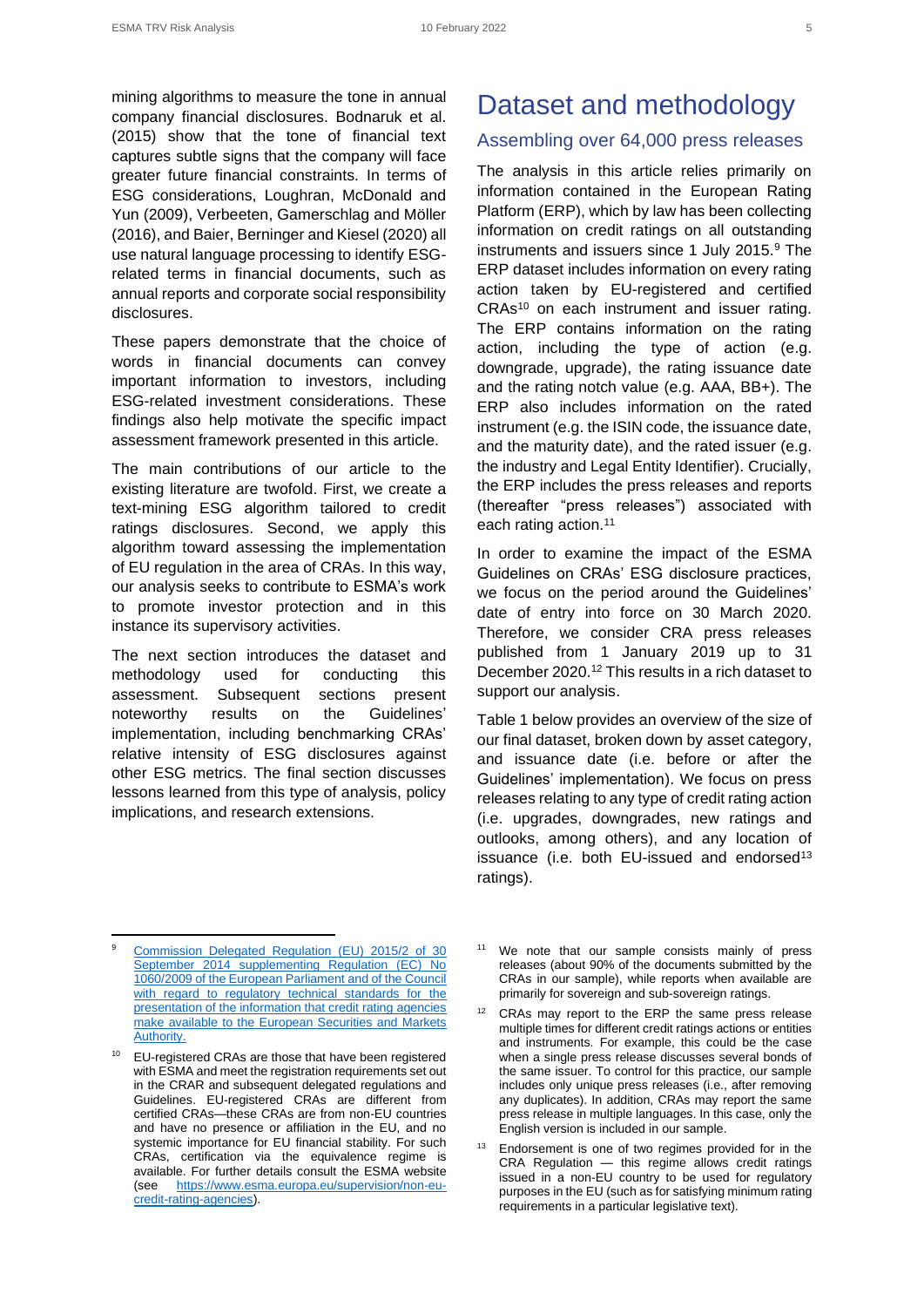Between 1 January 2019 and 31 December 2020, 64 254 unique press releases were reported to the ERP. Table 1 shows that the largest number of press releases were for corporate financial ratings (26 848), followed by ratings for structured finance instruments (16 194), sovereign issuances (10 533), corporate non-financial instruments (10 658) and other financial instruments (21).

<span id="page-5-0"></span>Table 1

CRA press release dataset by asset category 64 000 rated instruments

|                             | <b>Before</b><br><b>Guidelines</b> | <b>After</b><br><b>Guidelines</b> |
|-----------------------------|------------------------------------|-----------------------------------|
| <b>Category</b>             | <b>Number</b>                      | <b>Number</b>                     |
| Corporate financials        | 15 409                             | 11 439                            |
| Corporate non-financials    | 6 3 3 4                            | 4 3 2 4                           |
| <b>Structured finance</b>   | 9989                               | 6 205                             |
| Sovereign                   | 6 340                              | 4 1 9 3                           |
| Other financial instruments | 9                                  | 12                                |
| <b>Total</b>                | 38 081                             | 26 173                            |

Note: Number of unique press releases and reports available in the ERP dataset, covering both instrument and issuer credit rating actions, between 1 January 2019 and 31 December 2020. The ESMA Guidelines began to apply on 30 March 2020.

*Sources*: ERP, ESMA.

#### Looking for ESG terms in press releases

Once the press releases have been assembled, we can search each press release for ESG terms. To do this, we initially leverage the ESG word list created and made available by Baier et al. (2020).<sup>14</sup> The authors construct their list of ESG terms using a sample of 100 10-K reports and proxy statements from the 25 largest companies (by market capitalisation) in the S&P 100 index. Their final word list contains 482 words, broken down into 40 subcategories within the overall E, S and G headings.

[Table 2](#page-5-1) [below](#page-5-1) illustrates the initial number of ESG words per E, S and G category along with highlevel subcategories and some examples of the words included in each. The largest category of words by far relates to Governance, followed by Social and, further behind, Environmental.

<span id="page-5-1"></span>

| Wide variety of ESG terms |                  |                          |
|---------------------------|------------------|--------------------------|
| <b>Category</b>           | Num. of<br>words | <b>Examples</b>          |
| <b>Environmental</b>      | 55               |                          |
| Climate change            | 16               | biofuels, greenhouse     |
| Ecosystem svc.            | 13               | biodiversity, freshwater |
| Env. mgmt.                | 22               | carbon, recycle          |
| Other                     | 4                | environmental            |
| <b>Social</b>             | 148              |                          |
| Human rights              | 16               | dignity, privacy         |
| Labour standards          | 48               | bargaining, minorities   |
| <b>Public health</b>      | 22               | alcohol, HIV             |
| <b>Society</b>            | 49               | philanthropy, poverty    |
| Other                     | 13               | citizens, CSR, social    |
| Governance                | 276              |                          |
| <b>Business ethics</b>    | 22               | bribery, lobbying        |
| Corporate gov.            | 194              | compensation, compliance |
| Sustainability mgmt.      | 46               | disclosure, stakeholder  |
| Other                     | 14               | by-law, charter          |
| <b>Total</b>              | 487              |                          |

However, this word list cannot be used directly. Although Baier et al. (2020) provide a useful starting point, we reviewed the ESG word list and removed a number of words that are less relevant in the context of CRA press releases. This finetuning takes advantage of ESMA's expertise in understanding CRAs and their disclosures, in line with ESMA's role as the single direct supervisor of CRAs within the EU.<sup>15</sup> This reduces our word list by *c*.30%, to 346 unique ESG words.

In addition, from examining CRA press releases, we found that a number of remaining ESG words require further precision. For example, the word 'integrity', when used in a phrase such as "the integrity of the judiciary", signals some form of Governance-related intent. However, in the phrase "data integrity platforms" the word 'integrity' appears related to information technology topics rather than ESG matters.<sup>16</sup>

An electronic version of the ESG word list is available online [\(https://sites.google.com/site/fkieselde/research\)](https://sites.google.com/site/fkieselde/research)

For example, we remove words such as "rotation", "parents" and "independent". These words seem to have been deemed to appear "in an ESG context" by Baier et al. (2020). The authors' sample is drawn from annual financial reports filed by US-based firms to the US Securities and Exchange Commission. In contrast, our focus is on EU language used by CRA press releases. It is thus not surprising that the authors' exact word list needs to be adapted to a different — but still financial context.

Other examples include the word "human" (classified as Social by Baier et al. 2020): "Human capital is also a social consideration…" refers to ESG matters, while "solid demand and lower risks compared with the human pharmaceutical industry" would not. The word "alignment" (classified as Governance by Baier et al. (2020)) also relates to ESG considerations in the phrase "profitability should be supported by … better alignment of staff compensation with productivity" but not in the phrase "the better alignment of the price of raw milk with selling prices". All phrases used here and in the main text have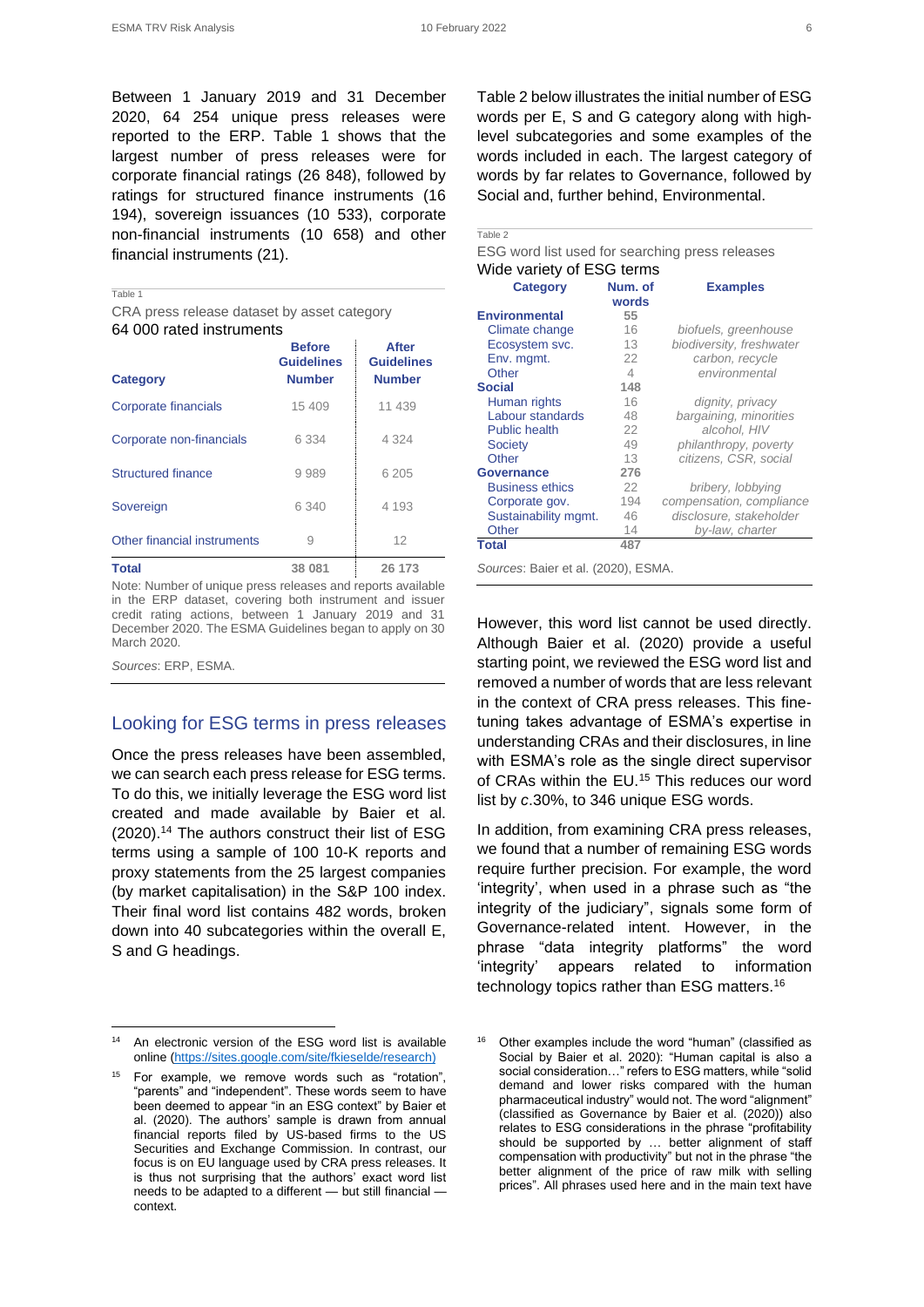To remedy this situation, we first searched for the individual ESG words across all the CRA press releases and extracted all unique triples (i.e. combinations of three words) where an ESG word was found — the ESG word itself, along with the word just before and the word just after (excluding articles like "a" and "the"). Based on this list, we identify cases where an ESG word preceded or followed by a specific word will unambiguously have an ESG connotation. 17

These subsequent adjustments — refining the 346 ESG words to only include certain pairs of words — extends our full ESG word list to 3 005 combinations to search for. There may, of course, be additional categorisations and phrases that CRAs use to discuss ESG matters. Nevertheless, to our knowledge this is the most extensive list of ESG search terms applicable to credit ratings that has been developed.

#### Additional natural language processing

After creating our dataset of press releases and the full set of ESG word combinations to search for, we subsequently convert each press release from PDF to text format and conduct a number of pre-processing steps. These include the following:

- Removing all corporate information, regulatory disclosures, and any other disclaimers from the end of the press releases. This reduces the risk of mistakenly considering some words in the disclaimer as pertaining to ESG topics (particularly words related to Governance).
- Removing all connector words, such as "and", "but", and "however", along with stop words, punctuation, numbers, and symbols.
- Removing words relating to ratings and the structure of the press release, such as "AAA", "rating", and "appendix". These are not words that truly belong to a discussion of ESG. Instead, they either represent technical terms used by the CRA to signal parts of the document or have been invented by CRAs (e.g.

"AAA") but do not exist in English. This implies that the remaining words in the press release relate, as much as possible, to the analytical content of the press release.

– Finally, converting all words in the press release to lower case.<sup>18</sup> This ensures that words at the beginning of a sentence are treated the same as words in the middle or at the end of a sentence.

### **Results**

#### Evolution of ESG disclosures over time

Following the steps described in the previous section, we calculate an "ESG score", defined as the percentage of ESG words in the press release, relative to all words remaining after the cleaning described above. Intuitively, the ESG score is a proxy of the level of ESG disclosures per press release: a high ESG score would denote high ESG disclosures, and vice versa. The granularity of the ESG word list allows us to construct scores by E, S or G category or even subcategories.

[Chart 1 below](#page-7-0) presents the evolution of the ESG score across CRAs over the sample period, taking the average score across all press releases published within each month. It shows that there has been a notable (*c*.60%) increase in the reporting of ESG factors since the introduction of the Guidelines on 30 March 2020 (when comparing the average ESG score in the period before and after 30 March 2020). This increase in the proportion of ESG words being used is found especially in environmental and social words, relative to governance words (which also increased). The upward trend in the ESG score in the 9-month period before April 2020 is most likely due to the fact that the Guidelines were announced on 19 July 2019, which gave CRAs sufficient time to adapt their processes before the Guidelines came into force.

It is worth noting that our post-Guidelines sample period overlaps to some extent with the rapid spread of the COVID-19 virus in early 2020. In addition, some CRAs reported the economic and

"background" across our sample of press releases appeared to be unrelated to ESG considerations.

<sup>18</sup> Where an ESG word in our list is included in a company name (e.g. a firm whose name includes the word 'Renewable'), we exclude that word from our total ESG word count.

been extracted from actual CRA press releases in our dataset.

<sup>17</sup> Using the word "background", as an example, (classified as Governance by Baier et al. 2020), we only consider this word in CRA press releases as relating to Governance when it is preceded by the words "diverse", "extensive", or "members". All other instances of the word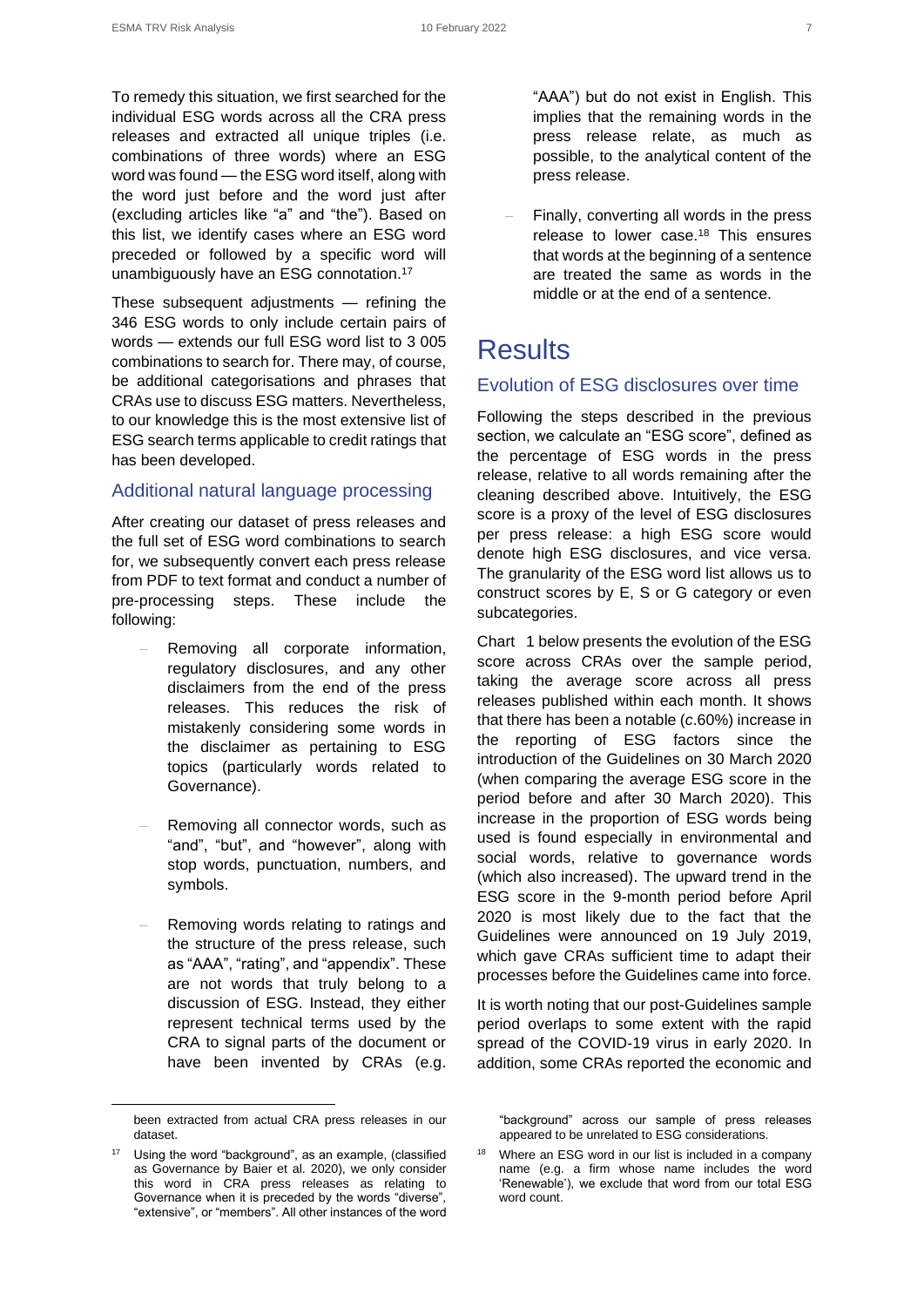social effect of the pandemic as a "Health and safety" or "Public health" social factor in their press releases. Therefore, any attempt to investigate the impact of the ESMA Guidelines should control for the confounding effect of the pandemic in the sample period. We do this in two ways. First, we remove any COVID-19-related words from our ESG word list, for example "pandemic". Second, as a robustness check, we re-calculate the ESG score after removing any word classified in the "Health and safety" and "Public health" sub-categories.

Consequently, the dashed line in [Chart 1 below](#page-7-0) shows the corresponding line abstracting from COVID-19 considerations: even after controlling for health and safety considerations, the Guidelines appear to have had a large (*c*.50%) positive effect on the ESG disclosures by the CRAs in our sample.

<span id="page-7-0"></span>

Note: Average ESG score per press release across CRAs between January 2019 and December 2020. Average within each month (using the press release issuance date) is displayed. The left (right) vertical bar denotes the date of publication (entry into force) of the Guidelines, i.e. 19 July 2019 (30 March 2020). The ESG score is defined as the percentage of ESG words in press releases. The dashed line reports the ESG score after removing any "health and safety" and "public health" words, to account for the possible impact of the COVID-19 pandemic on ESG-related discussions in CRA press release.

*Source*: ESMA.

However, despite the observed improvement in relative terms, ESG reporting remains limited from an absolute perspective (i.e. on average less than 1% of words used in the press release). In other words, although the relative amount of ESG discussion has increased, it is also worth considering the actual number of ESG words that enter into CRA press releases. In particular, we are interested in observing the extent to which CRA press releases contain "meaningful" ESG considerations, which are likely to be particularly informative for a reader. We observe that, in our sample of press releases since January 2019, 25% of press releases have six or more ESG words — a cut-off point that seems appropriate to be considered as "meaningful".<sup>19</sup>

[Chart 2 below](#page-8-0) examines a 9-month window (before/after) around the introduction of the ESG Guidelines on 30 March 2020. The chart shows that, even after March 2020, fewer than half of the press releases in the sample contained meaningful ESG considerations. This is especially the case for environmental factors, as only a small number of press releases (11%) contained a meaningful discussion on environmental topics. <sup>20</sup> Chart 2 also shows that the large share of rating actions with meaningful social considerations after March 2020 was driven to some extent by the COVID-19 pandemic. This is reflected on the difference between the "SOC" and "SOC-COVID-19 adjusted" results. However, in relative terms we observe some increase in meaningful ESG considerations across all ESG disclosure categories, including the COVID-19 adjusted social factor.

to contain fewer words related to individual factors than to factors overall. For example, a press release may include six words relating to ESG, of which three are Environmental, two are Social and one is related to Governance. In this situation, we would consider that the press release does contain a meaningful discussion of ESG matters overall, but that it is only the Environmental factor that has a "meaningful" discussion.

<sup>19</sup> Other, less statistical, approaches could be considered to define what is "meaningful", for example the location of ESG words in dedicated sections within the press release or alternatively the presence of specific non-ESG key words (e.g., "crucial" and "major") in the same sentence as some ESG key words. Another option could be the use of sentiment analysis. These are extensions that we leave open for future research.

<sup>&</sup>lt;sup>20</sup> Three words has been chosen as a cut-off for each individual factor (i.e., E, S or G), as press releases tend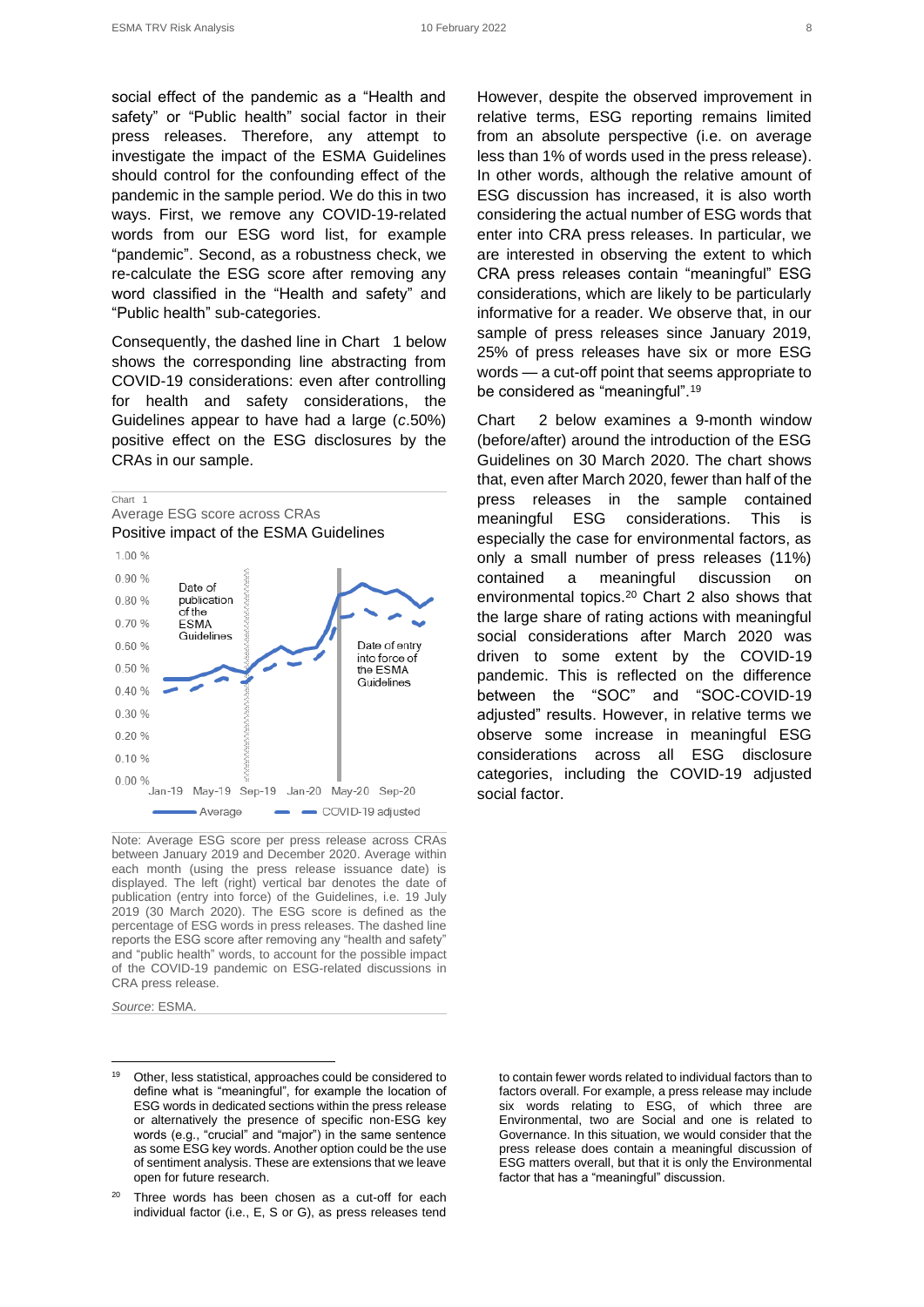<span id="page-8-0"></span>Chart 2

Press releases with meaningful ESG considerations Little impact on Environmental disclosures



Note: Percentage of CRA press releases with meaningful ESG considerations in the 9 months before and after 30 March 2020 (i.e. when the ESMA Guidelines came into force), split between overall ESG and E S or G-specific factors (with the S factor also shown excluding words relating to Health and safety and Public health, to account for the presence of COVID-19 developments during the sample time period). ESG considerations ("ESG" bars in the chart) are considered meaningful when a press release contains at least six ESG words, as it represents the 75th percentile of the distribution of the number of ESG words per press release during the sample period. Three words has been chosen as a cut-off for each individual factor (i.e. ENV, SOC or GOV), as press releases tend to contain fewer words related to individual factors than to factors overall.

*Source*: ESMA.

Still, there are a number of ESG words and phrases whose use in CRA press releases rose substantially in the period following the application of the ESMA Guidelines. For example, words and phrases that appear much more frequently include "diversity", "dignity", "clean energy", "solar", "leadership", "independent institutions", "clean transportation" and "welfare".

We note that the concept of "meaningful considerations" of ESG topics goes beyond simply identifying ratings actions where ESG factors were material. "Meaningful considerations" involves not only mentioning an ESG factor, but also "elaborating" (i.e. discussing) that factor. The "meaningful considerations" metric is therefore distinct from and richer than metrics that simply cite the extent of press releases that mention ESG topics as "material" factors driving any rating action.

[Chart 3 below](#page-8-1) presents the evolution of ESG disclosures by asset class. It shows that, although there has been an improvement in ESG disclosures across asset classes, there were in general considerably more meaningful ESG discussions in press releases of sovereign ratings compared to those of other asset classes.

<span id="page-8-1"></span>

Note: The chart shows the percentage of CRA press releases with meaningful ESG considerations in the 9 months before and after 30 March 2020 (i.e. when the ESMA Guidelines came into force). ESG considerations are considered meaningful when a press release contains at least six ESG words, as it represents the 75th percentile of the distribution of the number of ESG words per press release during the sample period.

*Source*: ESMA.

We also examine possible changes in ESG disclosures by rating action. Indeed, the focus of the Guidelines is on the changes of credit ratings, such as upgrades or downgrades. We therefore examine whether the discussion of ESG factors in press releases is linked with a specific rating action. [Chart 4](#page-9-0) [on page 10](#page-9-0) demonstrates that the level of ESG disclosures after the implementation of the ESMA Guidelines is consistent across all types of rating actions. Not surprisingly, after March 2020, there were more meaningful discussions of ESG topics for press releases on both rating upgrades and rating downgrades. However, after March 2020, meaningful ESG discussions also took place in the context of other ratings actions (such as new ratings and watch reviews). Thus, the Guidelines have led to a positive spillover on the level of ESG disclosures across more rating actions than just upgrades or downgrades.<sup>21</sup>

 $21$  In passing, we note that there were much fewer upgrades than downgrades (hence also much fewer rating upgrades with meaningful ESG discussions relative to

rating downgrades with meaningful ESG discussions) throughout the sample period.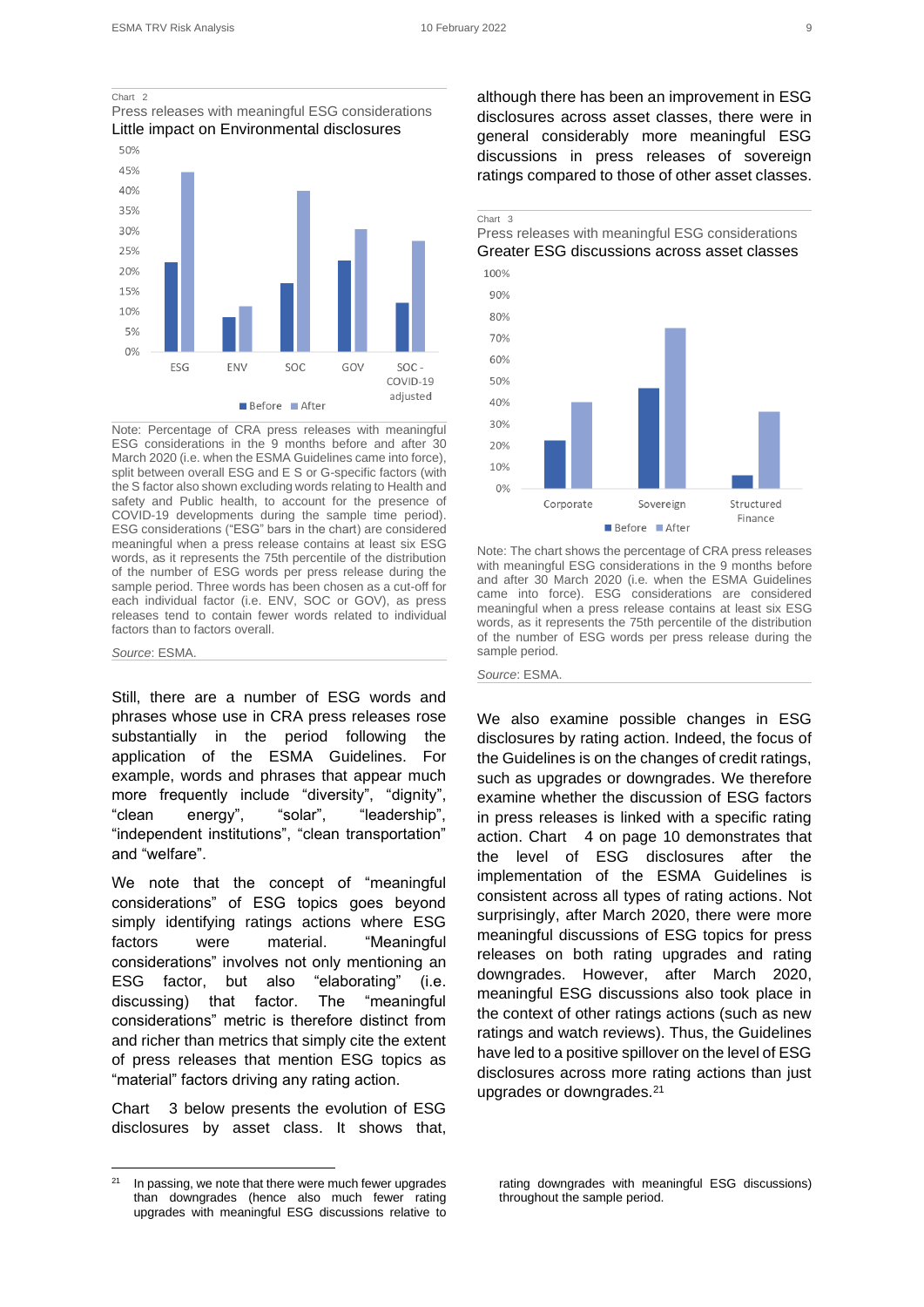#### <span id="page-9-0"></span>Chart 4

Press releases with meaningful ESG considerations More ESG discussion across rating action types



Note: Percentage of CRA press releases with meaningful ESG considerations in the 9 months before and after 30 March 2020 (i.e. when the ESMA Guidelines came into force), segmented by type of rating action. Other actions include new ratings and watch reviews. ESG considerations are considered meaningful when a press release contains at least six ESG words, as it represents the 75th percentile of the distribution of the number of ESG words per press release during the sample period.

#### *Source*: ESMA.

To recall, the charts in this section present aggregate figures for our overall sample (i.e. market-wide statistics)—we explore CRA-specific differences in the next section.

#### Heterogeneity in ESG disclosures across CRAs

Next, we focus on the ESG disclosure practices of individual CRAs. A finding that requires further analysis is that the improvement in ESG disclosures is not uniform across all the CRAs in our sample. In fact, the overall improvement is mainly driven by one large CRA that significantly increased the reporting of ESG factors in its press releases after 30 March 2020.

This can be seen in [Chart 5 below,](#page-9-1) which compares the average ESG score per press release of the CRA with the most and least ESG disclosures throughout our sample period. [Chart](#page-9-1)  [5 below](#page-9-1) shows that the gap in the ESG disclosures between these two CRAs increased after the introduction of the Guidelines: the CRA with the most ESG disclosures included on average three times more ESG related words relative to the CRA with the least ESG

disclosures. <sup>22</sup> We obtain qualitatively similar results if we restrict our sample to only changes in ratings (i.e. upgrade and downgrades). In addition, the divergence presented in Chart 5 [below](#page-9-1) exists in all three ESG factors (E, S and G), which also indicates that it is not driven by COVID-19 developments.

Some heterogeneity in results across CRAs can be expected given the differences in the respective CRA methodologies. For example, there might be differences in the ESG factors that CRA methodologies deem to be material to creditworthiness. A CRA methodology that only rarely considers ESG factors to be key to a credit rating could lead to a low ESG score. Such a low score would be the result of the application of the methodology rather than disclosures practices or the adherence to the Guidelines. However, the observed gap in the level of ESG disclosures across CRAs is significant and would seem to require further analysis into the underlying drivers.

<span id="page-9-1"></span>

Note: The chart shows the average ESG score of the CRAs with the most and least ESG disclosures in terms of the number of ESG words in their press releases between January 2019 and December 2020. The ESG score is defined as the percentage of ESG words contained in the press release, and the average across these percentages within each month (using the press release issuance date) is displayed. The left (right) vertical bar denotes the date of publication (entry into force) of the Guidelines, i.e. 19 July 2019 (30 March 2020).

*Source*: ESMA.

<sup>&</sup>lt;sup>22</sup> When calculating Chart  $5$ , we only consider CRAs that issue an average of at least 100 press releases per month in our sample period. This is to ensure that the number of press releases is sufficiently large to remove any idiosyncratic noise, thus allowing for a meaningful

comparison of the average level of ESG disclosures across CRAs. Two smaller CRAs failed to satisfy the above criterion.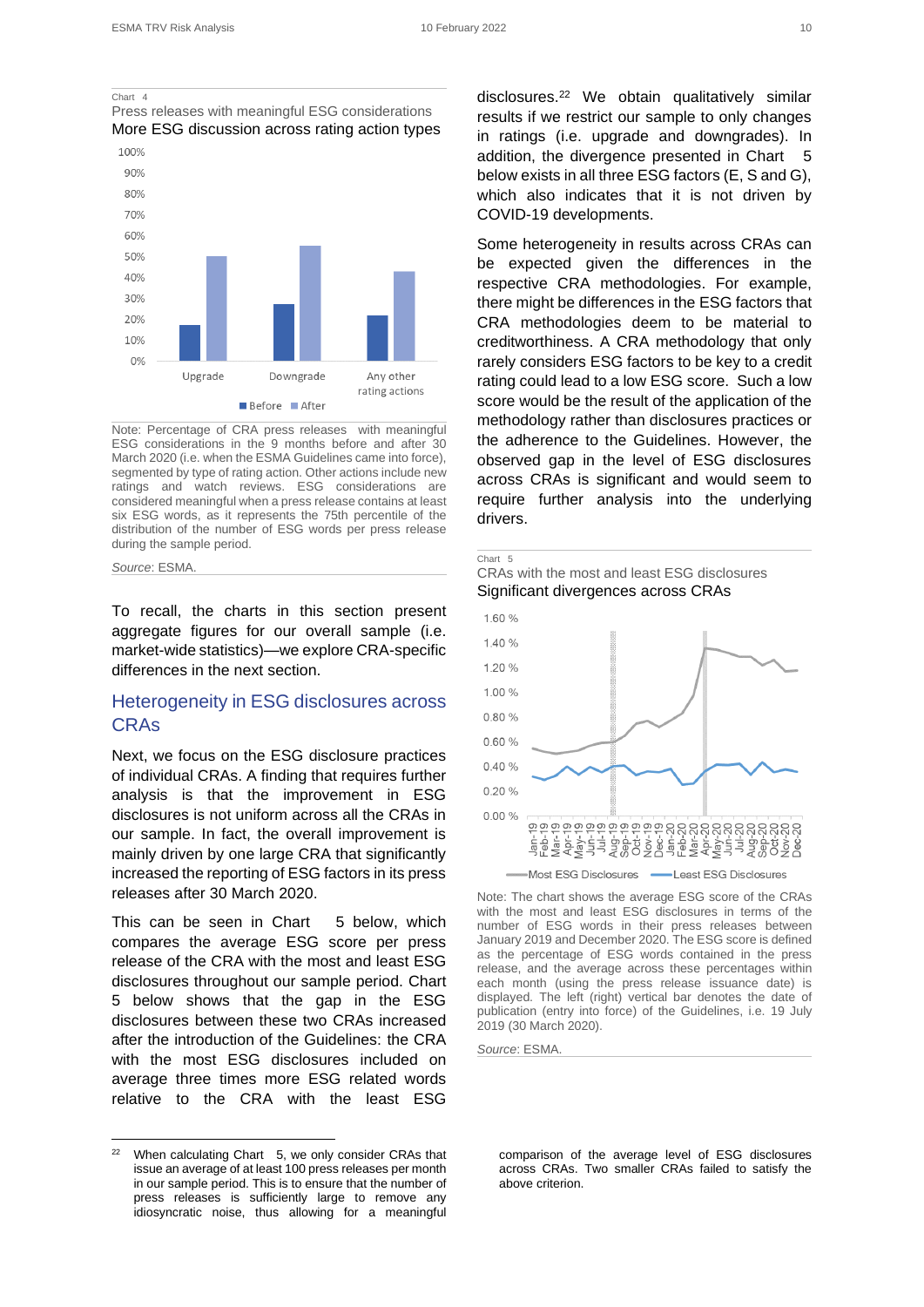#### Benchmarking CRA performance

We also conduct a benchmarking exercise, to compare changes in ESG disclosures from CRA press releases relative to other ESG metrics, which aggregates public ESG information on issuers from public documents, such as annual reports and reports in the press. These scores are provided by Refinitiv and rank a company's performance on hundreds of ESG-related metrics relative to its sector peers—i.e. the scores are sector-specific (Refinitiv, 2021). The scores are available on a yearly basis for approximately 9 000 companies across the EU, US and other markets.

The ERP dataset contains information on the issuer associated with each CRA press release. For each issuer we retrieve the corresponding ESG score (both the issuer's overall ESG score and its specific Environmental, Social and Governance-pillar scores) at the time when the press release was published. <sup>23</sup> We then identify issuers that have very low or very high Refinitiv ESG scores (defined as a score of 25 or lower or 75 or higher $24$ ) and deem these to be "ESGextreme" issuers.<sup>25</sup>

Having categorised the issuers in this manner, we then count the number of occasions where CRA press releases did not mention a factor for an "ESG-extreme" issuer. We loosely deem such an omission to be a case of "possible underreporting": a press release contains no ESG discussion despite an issuer being classified as highly ESG-exposed.

It is acknowledged that the use of an ESG rating provider as a source of benchmarking is not without methodological issues. To begin with, there can be a lack of agreement among ESG rating providers (Berg, Koelbel and Rigobon 2020; Mazzacurrati 2021).<sup>26</sup> This implies that ESG scores are not necessarily reliable indicators of "the truth". In addition, ESG scores can be sector specific, and sectors are more or less exposed to ESG factors. Therefore, some degree of heterogeneity can also be expected when comparing firms against each other. Finally, ESG scores are not necessarily expected

to always correlate with financial or credit materiality.

However, we are interested in the variation in the reporting of ESG topics across CRAs and across time, while holding the source of benchmark information constant. Hence, the benchmarking exercise should provide interesting insights into CRAs' disclosure practices. In other words, any potential methodological issues in the Refinitiv (or any other ESG scoring) methodology with respect to capturing the "true" ESG situation of an issuer, is less of a concern for our analysis, since it is the relative divergences across CRAs in relation to this same (even if imperfect) point of comparison that we are interested in assessing.

We thus examine the change in how much CRAs possibly under-report ESG topics for issuers that appear to be highly exposed to ESG issues, relative to their industry peers. As shown in [Chart](#page-7-0)  [1 above,](#page-7-0) there has been a substantial increase in the percentage of ESG words being used in CRA press releases around the entry-into-application date of the Guidelines. This confirms that this date is an appropriate cut-off on which to conduct a "before vs after" analysis.

Intuitively, there should be more press releases discussing ESG topics after the ESMA Guidelines began to apply, relative to the period before. At the same time, especially after the Guidelines, it is expected that CRA press releases covering issuers who are more exposed to ESG factors (compared to their sector peers) are likely to include greater ESG discussion.

[Chart 6 below](#page-11-0) shows that there is strong heterogeneity across CRAs in the disclosure of ESG factors for "ESG-extreme" issuers. For example, one large CRA has clearly increased its discussion of ESG topics for issuers particularly exposed to ESG factors (whereas before the Guidelines it did not include much discussion). In contrast, another CRA rarely mentioned ESG factors for highly ESG-exposed issuers in its press releases, especially for environmental factors (77% missed discussions, even after the ESMA Guidelines). Our results are also consistent if we examine the possible underreporting of ESG factors only for issuers that have very low ESG scores and only for issuers that

<sup>&</sup>lt;sup>23</sup> We use the mid-year point for reference: any press release that is within the first half of the year is associated with the ESG score for the previous year, otherwise on the current year. For example, a CRA press release issued during November 2019 is compared with the Refinitiv issuer ESG score from 2019, and a press release issued during March 2020 is also compared with the Refinitiv issuer ESG score for 2019.

<sup>&</sup>lt;sup>24</sup> The Refinitiv scores range from 0 to 100 and are sectorspecific (see Refinitiv (2021) for further details).

<sup>&</sup>lt;sup>25</sup> This section does not include sovereign issuers.

<sup>26</sup> See also the discussion in ESMA's ["Letter to the European](https://www.esma.europa.eu/sites/default/files/library/esma30-379-423_esma_letter_to_ec_on_esg_ratings.pdf)  [Commission on ESG ratings",](https://www.esma.europa.eu/sites/default/files/library/esma30-379-423_esma_letter_to_ec_on_esg_ratings.pdf) 28 January 2021.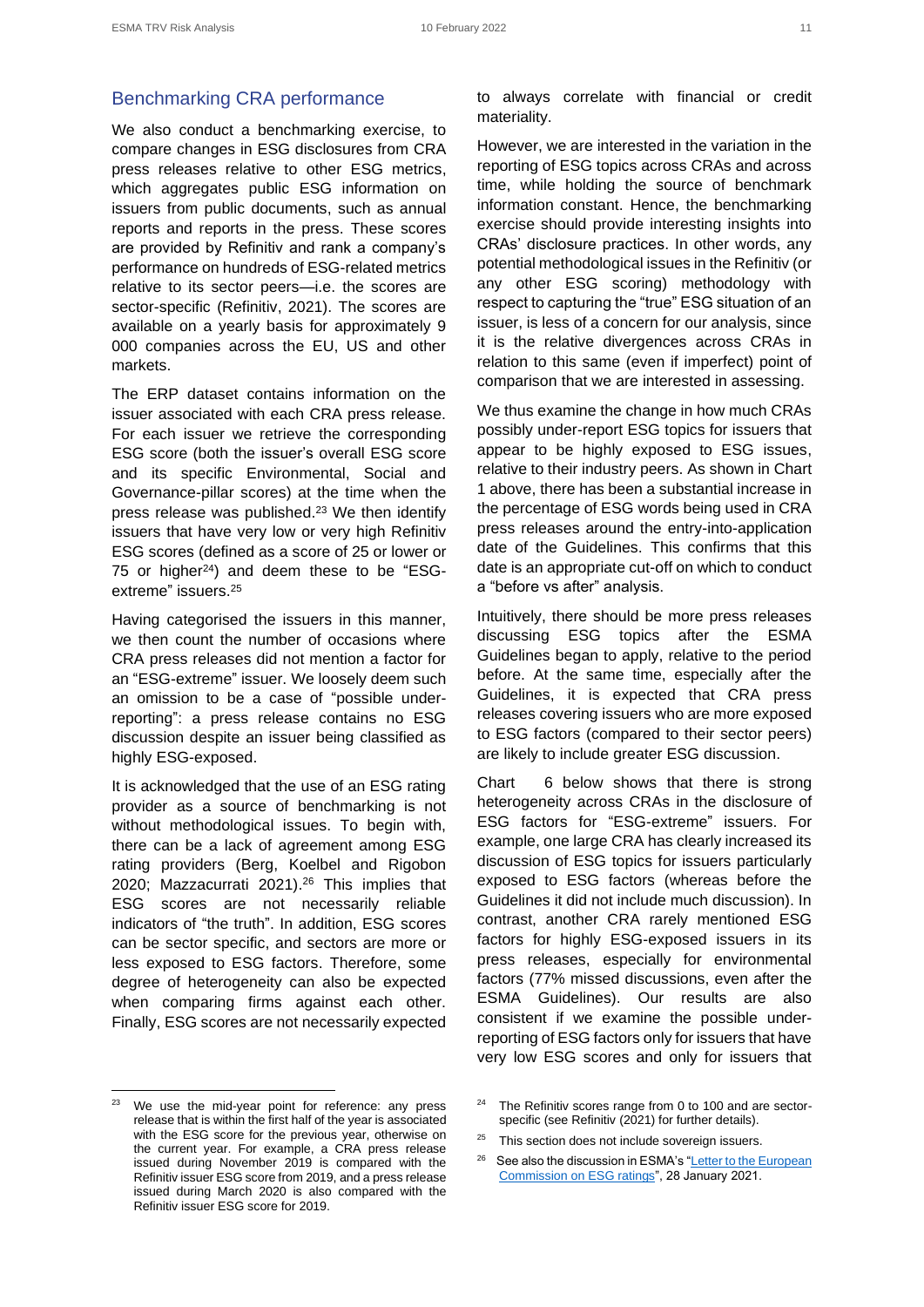have very high ESG scores (i.e. there is no asymmetry in our results).

As discussed earlier, the low level of reporting of ESG factors might be justified if CRAs consider that these factors are not a key consideration in their creditworthiness assessments. And, indeed, it is creditworthiness that a credit rating measures according to the CRA Regulation. However, Chart 6 shows that CRAs approaches can diverge considerably. In the interest of transparency and to allow investors to make informed decisions, a good industry practice could have been for press releases to provide some explanation as to why such factors were considered to be immaterial, especially for "ESGextreme" issuers. This does not appear to have taken place in many instances.

<span id="page-11-0"></span>Chart 6

Press releases possibly under-reporting ESG factors Why so much heterogeneity across CRAs?



Note: The chart shows the possible under-reporting of ESG factors for highly ESG-exposed issuers ("ESG-extreme issuers") in the press releases of the large CRAs with the most and least ESG disclosures in our sample. Possible underreporting is measured against public ESG data (ESG scores) provided by Refinitiv. Refinitiv data rank issuers' ESG relevance using publicly available information, such as annual reports, company websites and stock exchange fillings. "ESG-extreme" issuers are those with extremely low or extremely high Refinitiv ESG scores. A situation where a press release contains no ESG discussion despite an issuer being classified as highly ESG-exposed is loosely deemed to be a possible under-reporting situation.

*Sources*: Refinitiv, ESMA

## Policy implications and next steps

This article has presented an initial assessment, using natural language processing techniques, of the 2019 ESMA Guidelines aimed at providing additional transparency on ESG factors in credit rating press releases. Our results inform ESMA's work in the areas of supervision and risk analysis by indicating that that there has been an increase in the overall level of ESG disclosures in CRAs' press releases since the introduction of the Guidelines. However, we also find that there is clear room for further improvement, as the level

of ESG disclosures across CRAs differs significantly.

CRAs can have different methodological approaches, which could explain the observed heterogeneity to some extent. In addition, not all ESG factors are relevant in terms of the creditworthiness of an issuer or instrument, which is what a credit rating measures. However, since all CRAs have creditworthiness at the core of their approach, it is unclear why some CRAs deem ESG factors to be relevant and report them in their press releases, while others do not yet do so — especially in the case of credit ratings for issuers who are classified as highly ESGexposed according to public data or according to other CRAs rating those same issuers or their instruments. The divergences that we find across CRAs in this respect are, therefore, quite striking.

Based on this assessment, investors could benefit from further transparency in this area. ESMA will consider the appropriate supervision and policy tools for achieving this outcome.

At the same time, additional transparency will not necessarily change how ESG factors are being incorporated in credit ratings per se. As set out above, ESG factors are not always relevant in terms of the determination of the creditworthiness of an issuer or instrument, which is what a credit rating measures and how a credit rating is defined in the CRA Regulation. In addition, CRAs cannot be mandated to consider ESG factors in their methodologies due to the non-interference principle included in the CRA Regulation.

In line with the European Commission's Strategy for Financing the Transition to a Sustainable Economy, ESMA is planning further work in 2022 on how ESG factors are incorporated by CRAs into their methodologies and will share its findings with the Commission. Furthermore, ESMA will continue to engage with CRAs in order to understand the underlying drivers of the observed heterogeneity, and to ensure that the Guidelines are implemented in a consistent manner.

This article has also demonstrated that natural language processing techniques can facilitate supervisory work. Indeed, similar to other studies by Bholat, Hansen, Santos and Schonhardt-Bailey (2015) and Amzallag (2021), we show that text mining can extract useful information for regulators from a collection of documents that would otherwise have been intractable. At the same time, this exercise has also highlighted the challenges with machine-readable information. As previously discussed, (Amzallag 2021),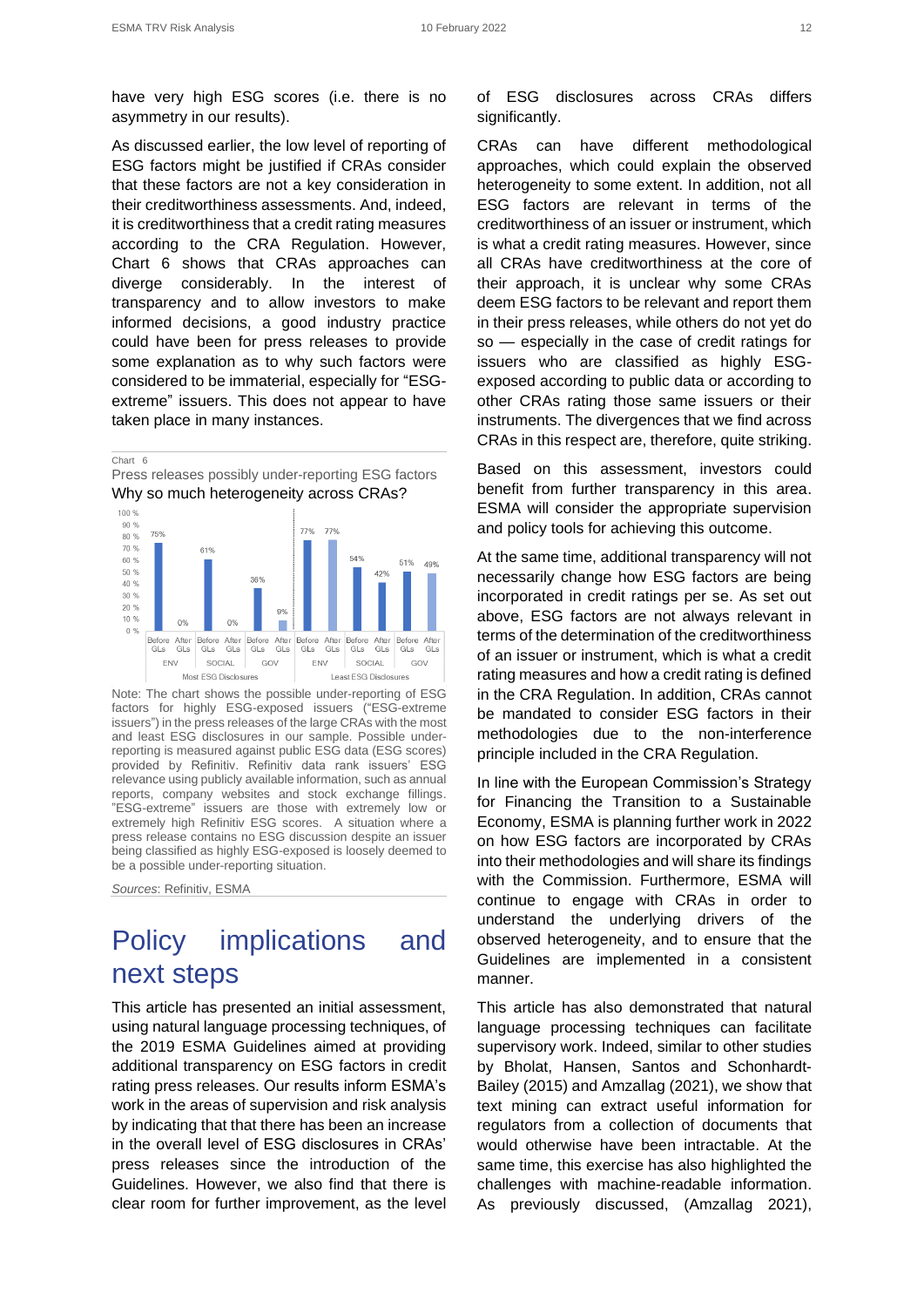converting .PDF documents to text raises the risk of information being lost during the conversion process. Any additional requirements to produce — alongside existing .PDF documents versions of documents in text formats (such as the open-source Open Document format) would dramatically improve supervisory efforts, at little additional cost to reporting entities (since, before being saved to .PDFs, documents are already written in more flexible formats). In this respect, the recently published legislative proposals on the European Single Access Portal are of particular interest (European Commission, 2021).

Finally, the use of natural language processing and other technical techniques appears to be of clear additional value for risk-based supervision, although they are most effective when supplemented with expert judgement and assessment.

## References

Amzallag, A. (2021), "54 000 PRIIPs KIDs – How to read them (all)", *ESMA report on Trends, Risks, and Vulnerabilities, No. 1*, *ESMA50-165- 1524,* pp. 93-104.

Baier, P., Berninger, M., & Kiesel, F. (2020), "Environmental, social and governance reporting in annual reports: A textual analysis". *Financial Markets, Institutions and Instruments, 29*, pp. 93– 118.

Berg, F., Koelbel, J. F. and Rigobon, R. (2020), 'Aggregate confusion: The divergence in ESG ratings', *MIT Sloan Research Papers,* No 5822- 19.

Bholat, D., Hansen, S., Santos, P., and Schonhardt-Bailey, C. (2015), "Text mining for central banks". *Centre for Central Banking Studies Handbook No. 33*, pp. 1–19.

Bodnaruk, A., Loughran, T., and McDonald, B. (2015), "Using 10-K text to gauge financial constraints". *Journal of Financial and Quantitative Analysis, 50*, pp. 623–646.

European Commission 2021, "Capital markets union: Commission adopts package to ensure better data access and revamped investment rules", 25 November. [https://ec.europa.eu/info/publications/211125](https://ec.europa.eu/info/publications/211125-capital-markets-union-package_en) [capital-markets-union-package\\_en](https://ec.europa.eu/info/publications/211125-capital-markets-union-package_en) (accessed on 3 December 2021)

ESMA (2018), "Consultation Paper - Guidelines on Disclosure Requirements Applicable to Credit Ratings", ESMA 33-9-290, 19 December.

ESMA (2019), "Final Report - Guidelines on Disclosure Requirements Applicable to Credit Ratings", ESMA 33-9-320, 18 July.

Hoberg, G., and Maksimovic, V. (2015), "Redefining Financial Constraints". *Review of Financial Studies,* Vol. 28, No 5, pp. 1312–1352.

Loughran, T., and McDonald, B. (2011), "When is a liability not a liability? Textual analysis, dictionaries, and 10Ks". *The Journal of Finance*, Vol. 66, No 1, pp. 35–65.

Loughran, T., McDonald, B., and Yun, H. (2009), "A wolf in sheep's clothing: The use of ethicsrelated terms in 10-K reports". *Journal of Business Ethics,* Vol. 89, pp. 39–49.

Mazzacurrati, J. (2021), "ESG ratings: Status and key issues ahead", *ESMA report on Trends, Risks, and Vulnerabilities, No. 1*, *ESMA50-165- 1524,* pp. 105–115.

Refinitiv (2021), "Environmental, Social, and Governance (ESG) Scores from Refinitiv". [https://www.refinitiv.com/content/dam/marketing/](https://www.refinitiv.com/content/dam/marketing/en_us/documents/methodology/refinitiv-esg-scores-methodology.pdf) [en\\_us/documents/methodology/refinitiv-esg](https://www.refinitiv.com/content/dam/marketing/en_us/documents/methodology/refinitiv-esg-scores-methodology.pdf)[scores-methodology.pdf](https://www.refinitiv.com/content/dam/marketing/en_us/documents/methodology/refinitiv-esg-scores-methodology.pdf) (accessed on 20 October 2021).

Verbeeten, F. H., Gamerschlag, R., and Möller, K. (2016), "Are CSR disclosures relevant for investors? Empirical evidence from Germany". *Management Decision,* Vol. 54, No 6, pp. 1359– 1382.